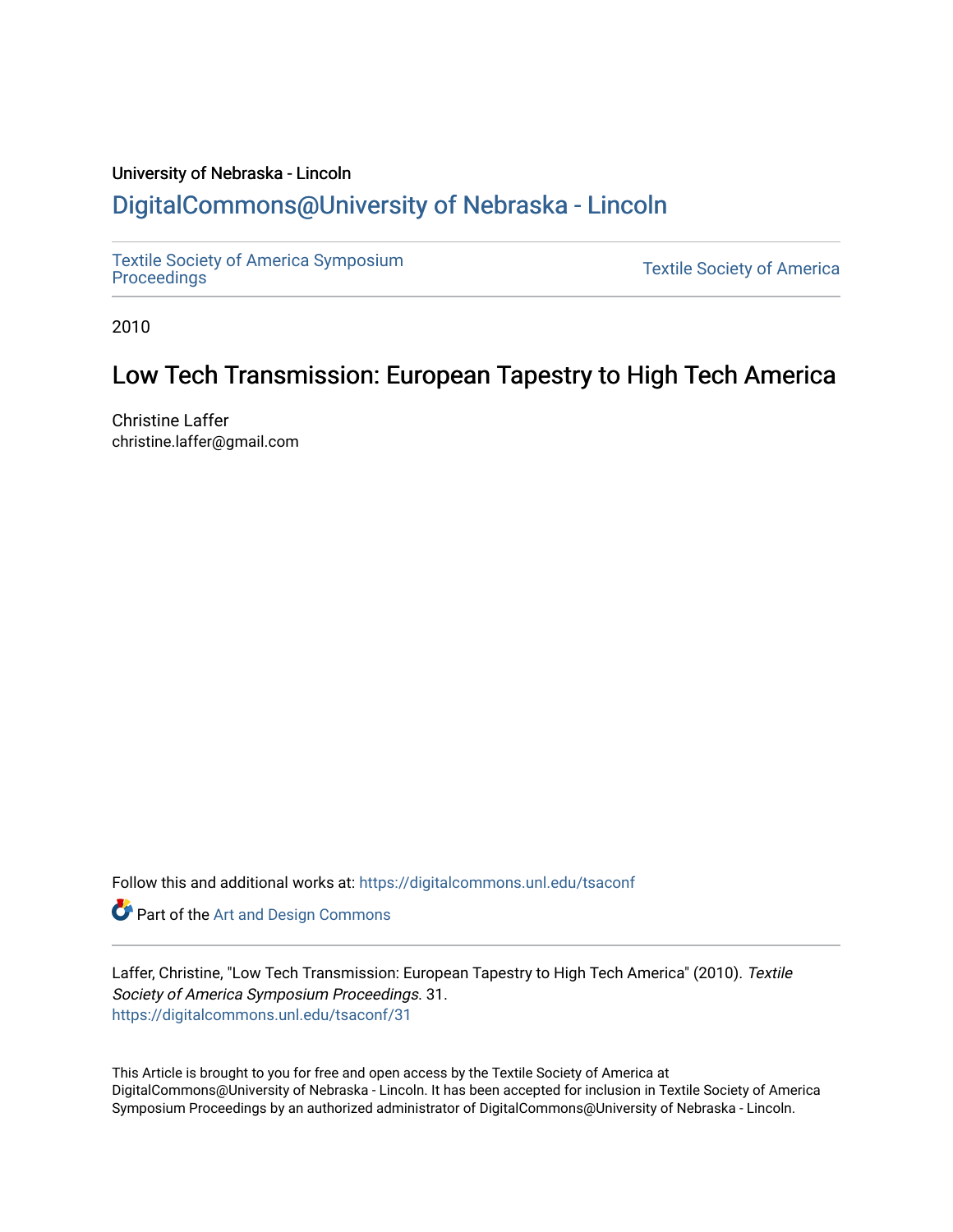$\overline{a}$ 

From Plains Space to Cyber Space

Textile Society of America ~ 12th Biennial Symposium ~ Lincoln, Nebraska ~ October 6 - 9, 2010

#### **LOW TECH TRANSMISSION: EUROPEAN TAPESTRY TO HIGH TECH AMERICA**

CHRISTINE LAFFER

christine.laffer@gmail.com

The purpose of this paper is to talk about how European tapestry weaving came to the U.S. in order to explain what happened after it got here particularly with regards to contemporary practices and concerns. To do this, I want to revisit certain parts of the past 120 years in order to examine specific cases where tapestry as a cultural transmission of practical skills was received, created local reverberation patterns, and was re-transmitted.



*Figure 1. Interior of a period room by Stanford White of McKim, Mead & White. (Hunter, pl. 25)* 

We start in 1893 in New York City. Jean Foussadier, recently arrived from Aubusson, France, wove a small tapestry chair seat with a floral wreath design in the first American workshop. William Baumgarten, director of William Baumgarten & Co., needed it for display to clients. He set up this tapestry workshop as part of launching his interior design and furnishing business. His competitors, particularly Herter Brothers, had nothing like it. Baumgarten instigated this transmission of old world techniques to new world location because he had clients who wanted tapestry in their decor. (Fig 1)

The various revival styles<sup>1</sup> of the 1880s and 90s arose in an era of spending. By that time, the first generation of industrial moguls powered by the growth economy of the 1870s had passed on huge amounts of money to their heirs. Railroads built across the wide spaces of the central plains created a river of wealth that flowed to families like the Vanderbilts, Carnegies, Schwabs, and many others, who could then afford to build and furnish new mansions. The fashion for period rooms caused many orders for complete sets of furniture, including upholsteries, carpets, and tapestries.<sup>2</sup>

<sup>1</sup> David C. Huntington's essay in *The Quest for United: American Art Between World's Fairs 1876-1893* gives an insightful commentary on the changes in aesthetics that occurred as tapestry made its debut in America. "If there is a conception of culture analogous to Darwin's conception of nature, it would surely be that of Darwin's compatriot Matthew Arnold. In *Culture and Anarchy* (1869), Arnold developed a constellation of ideas that are indispensable to an understanding of this period. [...] Anglo-American culture, he argued, was too narrow, exclusive, and moralistic. It had thus allowed itself to be deprived of many of history's greatest riches. Arnold's prescription to the present was to comb the past accomplishments of humanity in order to sift out the best for emulation and inspiration. [...] A more secular, more cosmopolitan view of life and the world was urgently needed." (p.11-12)

<sup>&</sup>lt;sup>2</sup> A case in point is the Vanderbilt mansion built for Frederick William Vanderbilt in Hyde Park, New York completed around 1898. "The versatile Glaenzer's Gold room is a textbook example of a 'period room,' where all of the furniture and ornaments follow the Rococo style of Louis XV. The tall case clock, a copy of one in the Louvre, was reproduced by Paul Sormani, one of the finest cabinetmakers in late 19th century Paris. Another room that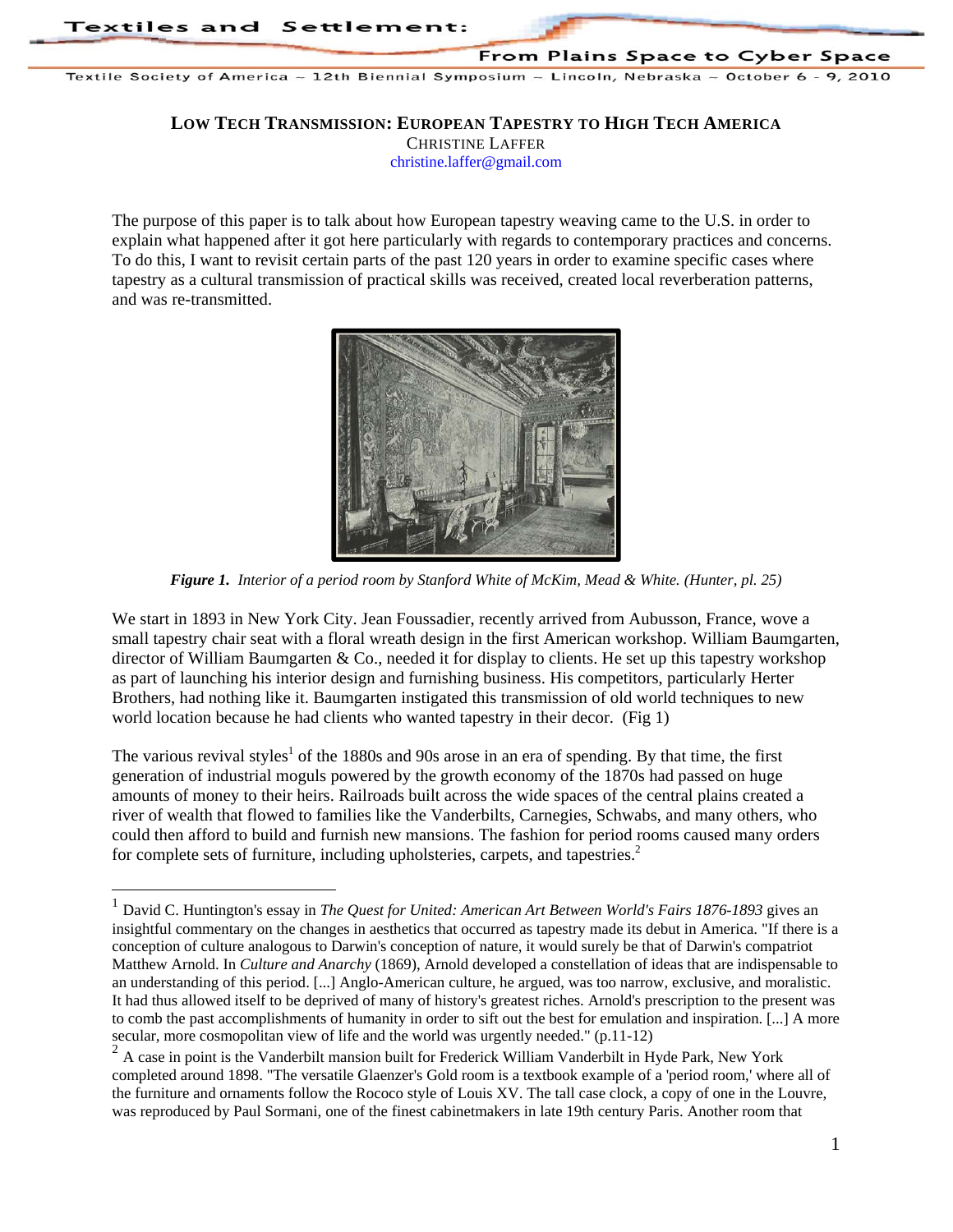Prior to 1893, Baumgarten and other furnishers like Stanford White, went to France and England to purchase antique pieces in good condition and shipped them back home.<sup>3</sup> This task grew difficult as demand outgrew supply. Some buyers began to commission works abroad. Ten years earlier, in 1882, Baumgarten traveled to England's Royal Windsor Tapestry Works in order to check the progress made on a set of tapestries for Cornelius Vanderbilt II's mansion on Fifth Avenue. At that time about one hundred people were employed at the Old Windsor studio, most of them French. One of the weavers he met there was Jean Foussadier.<sup>4</sup> (Fig 2)



*Figure 2. Jean Foussadier, right, warping loom in Baumgarten studio. (Hunter, pl.251)* 

Baumgarten's tapestry workshop succeeded on a scale that is hard to imagine today. At its height they had twenty-two looms and employed around seventy people, most of them from France. Helen Candee, in her book on tapestry written in 1912 mentioned his workshop as "the colony on the Bronx" and said it "is like a bit of old Europe set intact on American soil."5

This successful transmission to a new continent, from France via England to New York, had a twist. America had a very different market structure due to its fast-growing economy and the omnivorous nature of customers' interests. In a very tangible way, Americans were importing cultural traditions as the latest fashion to try on and keep or discard. This differed from the European preference for guarding their heritage with tenacity, of relying on state controls to limit competition and then exporting their products.

 appears to have been lifted bodily from 18th century France is Louise Vanderbilt's bedroom, by Ogden Codman. The commodes and writing desk came from Sormani's shop. His case pieces carry his name in delicate script on the locks of the drawers. The settee, daybed, and chairs are also reproductions, and the rug from the Savonnerie was made to fit this room." Source: http://www.hvnet.com/houses/vanderbilt -- the Hudson Valley Network guide for information on the region. Text supplied by NPS Official Map & Guide and from brochure produced by the Roosevelt-Vanderbilt Historical Association by Marge Farnett.

 $3$  Ibid., "In the principal rooms of the first floor, the hand of Stanford White is as clear as if he had signed his name. The flamboyant partner of McKim, Mead, and White influenced the house plan from its inception by furnishing a carved wooden dining room ceiling. To be incorporated as a whole, the ceiling must have dictated the proportions of that room and thus its opposite wing, the drawing room. White probably purchased the ceiling -- along with the large Isphahan rug and stone chimney breasts in the dining room, the Renaissance chairs in the entrance hall, the marble columns in the drawing room, and assortment of tapestries -- on one of his expeditions abroad. He searched Europe for relics which he shipped home. He was then prepared to supply clients with original works of art that lent authenticity to the background he was designing for them. In 1897 White traveled to London, Paris, Florence, Rome and Venice in search of articles for the mansion at Hyde Park."

<sup>4</sup> Alice Zrebiec, p.7.

 $<sup>5</sup>$  Helen Candee, p. 262.</sup>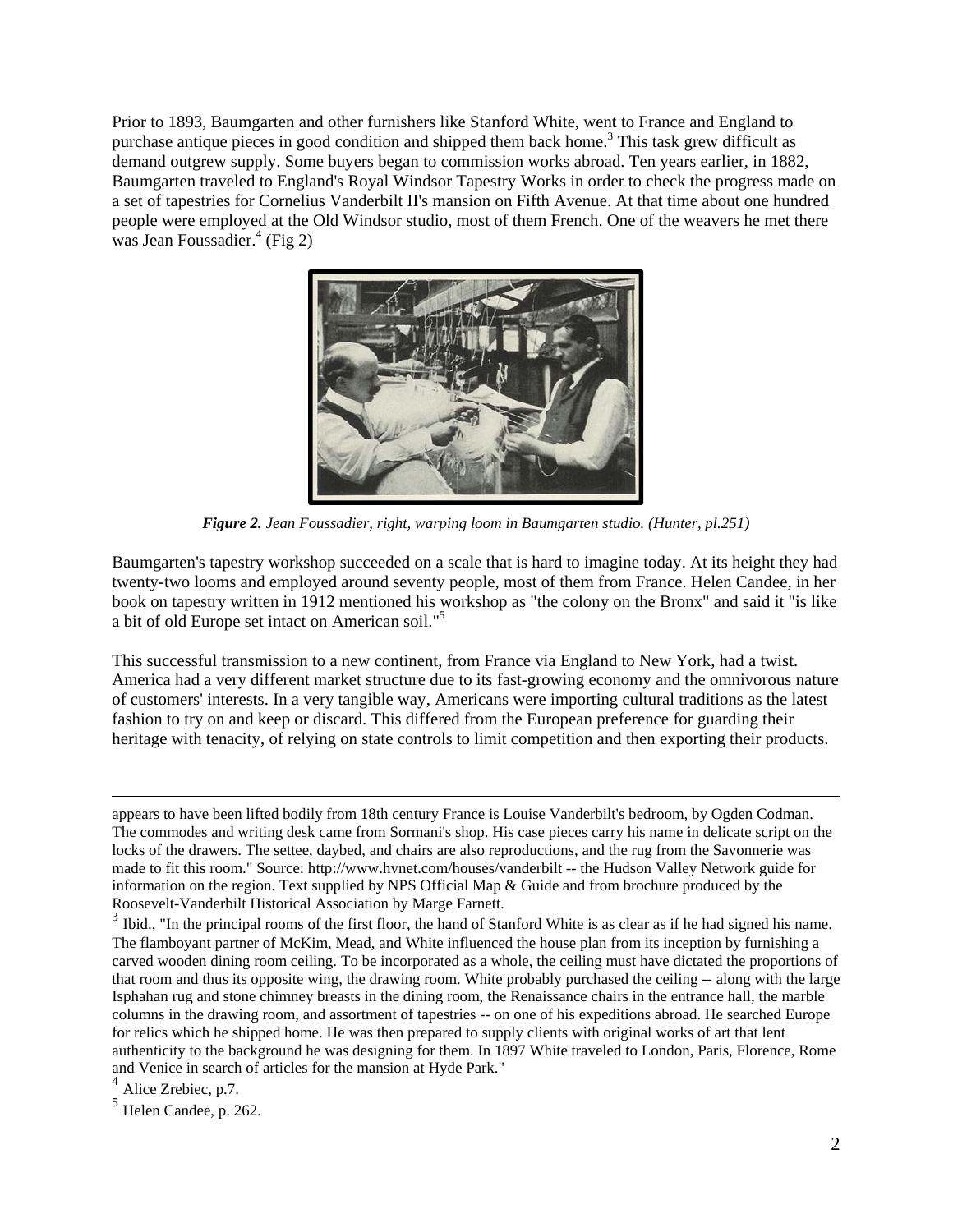The model of a tapestry workshop does look something like a medieval village, as Candee noted above. A few people manage incoming yarn supplies with dyers tracking the color range that the weavers want to use. Weavers work side by side at large looms and have a skill hierarchy from apprentice to master. Repairers occupy another room where they sew slits, finish edges and fix any anomalies. Designers have another studio for creating maquettes and full scale cartoons. All of these functions are housed within one compound. This model has been used for hundreds of years at workshops formed in Aubusson, Paris, Old Windsor, Merton Abbey, New York City, and is still used today. (Fig 3)



*Figure 3. Tapestry cartoon designed for Baumgarten & Co. (Candee, p.231)* 

As a prototype it has proven remarkably stable and easy to transmit. It also has had an enormous effect on the type of tapestry that gets produced. One of its most noticeable traits involves the separation of designer and weaver. A designer might spend time in the weaving studio but she is not trained as a weaver, and vice versa. The separation between the two can become quite distant in time and space, where a cartoon travels from one country to another, or where a cartoon gets purchased by another studio.



*Figure 4. William Baumgarten & Co., Gothic Hunting Tapestry. (Candee, p.262)* 

Once set up, the studio becomes both client-hungry and design-hungry. At Baumgarten & Company they wove tapestries that would fit with a revival decor from a Louis XVth sitting room to a neo-Gothic great hall, or to evoke a hunting lodge. (Fig 4)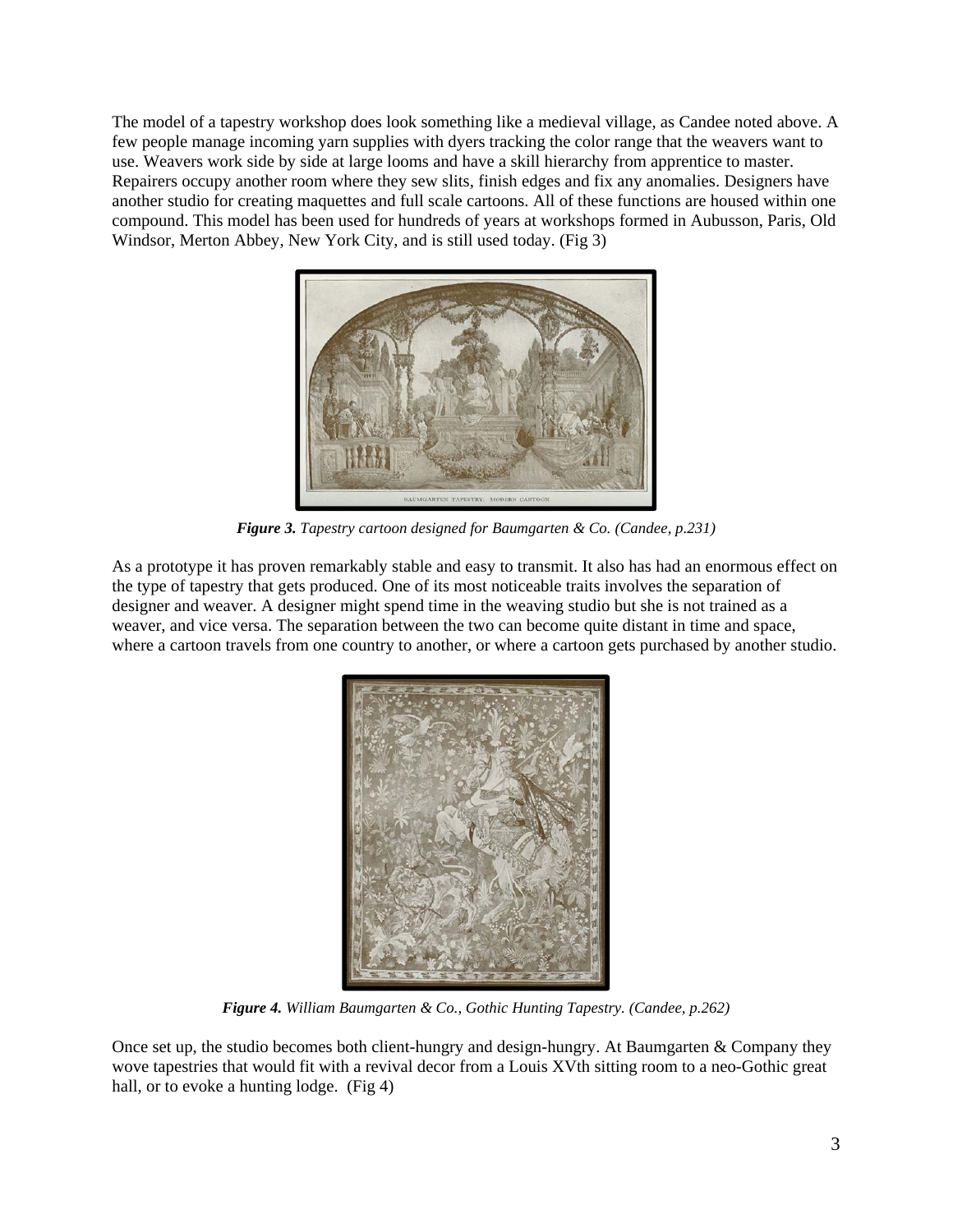Some of their tapestries took on American themes, for example "Westerward, Ho" after a painting by Emanuel Leutze who was known for his "Washington Crossing the Delaware." They wove another titled "Robin Hood." In general, however, the tapestries of the Baumgarten studio stayed firmly within wellknown European styles because that was what the weavers knew well how to weave. This meant largely verdures -- forest scenes with a bucolic air of timelessness and if they included figures, they sat or reclined draped in the style of Boucher. (Fig 5)



*Figure 5. Boucher tapestry, "Courtiers at Ease," c. 1760. (Hunter, frontispiece)* 

Innovation took place through the people who made the cartoons as they responded to and searched for clients. Although successful, Baumgarten's studio had clear stylistic limitations. When he died in 1908, followed by the studio's closure in 1910, two new studios formed. In 1909 Albert Herter established Herter Looms and in 1910 Lorentz Kleiser, who had worked for Baumgarten as a designer, founded his own tapestry studio in New York that became the Edgewater Looms upon its relocation to nearby New Jersey.<sup> $6$ </sup> (Fig 6)



*Figure 6. Herter Looms, weaver formerly of Baumgarten & Co., at low warp loom. (Candee, p.228)* 

 $<sup>6</sup>$  Alice Zrebiec, p.13.</sup>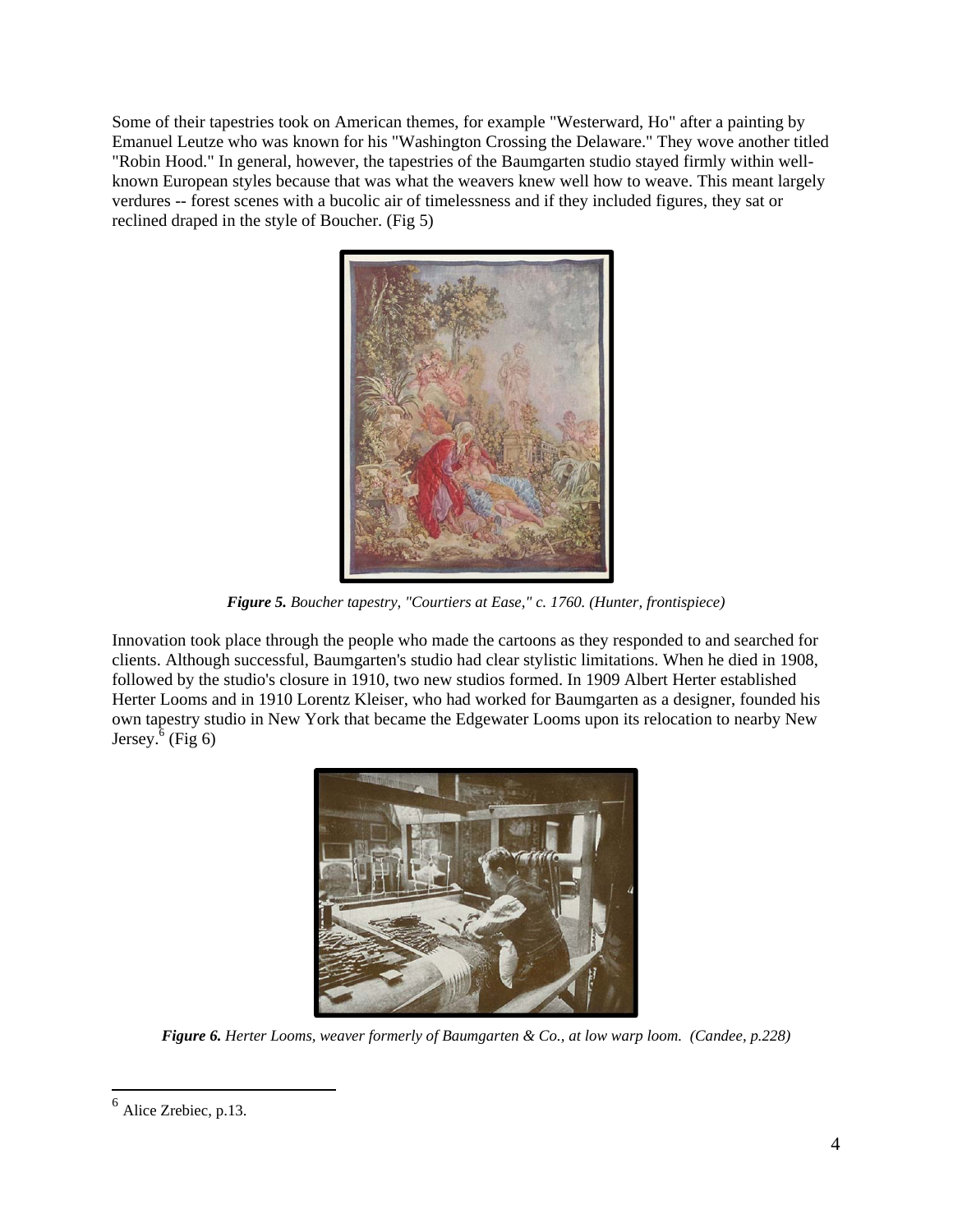Each of these successor workshops moved away from the aesthetics of Baumgarten while simultaneously carrying traces of them. Influenced by the work of William Morris at Merton Abbey and the Arts and Crafts Movement,<sup>7</sup> Herter worked in a romanticized medieval style but began to develop more heroic American themes. However, as his reputation and commissions for mural paintings rose, he lost interest in tapestry. By the early 20's he withdrew from the workshop's operations, although they managed to continue on without him until closing their doors in 1934.<sup>8</sup> (Fig  $\overline{7}$ )



*Figure 7. Herter Looms, "Dryads and Fauns," 1910. (Candee, p.263)* 

Kleiser's workshop had its busiest years during the 1920s. His designs for tapestry ranged from his own version of a Gothic style to his more adventurous compositions with bold fantastical forms and a touch of Art Nouveau. After the Stock Market Crash of 1929, Kleiser attempted to move his center of activities to California without success. The Edgewater Looms closed in 1933.

The first transmission of European tapestry techniques faded and left almost no trace. It is likely that many of the weavers returned to Aubusson or found other employment. Public institutions hold a small record of that era. The majority of works ended up in private collections of families, hotels, companies, and universities. Very little has remained in the public eye for subsequent generations.

The next cultural transmission of tapestry emerged between the 1930s and 1950s. Modernism began to form a new aesthetic which appeared at international trade fairs, art exhibitions and in magazines.

In 1936, for example, the Bignou Gallery in New York had a show of modern tapestries designed by artists such as Braque, Picasso, Dufy, and Matisse, all from Madame Cuttoli's collection.<sup>9</sup> Marie Cuttoli played an unusual role in France. She called herself an editeur -- essentially a facilitater and promoter - who set up working arrangements between artists and workshops. This model opened up the range of visual possibilities in tapestry through the interaction of modern artist and traditional weaver. It allowed tapestry to find an expression that fit a modern interior.

 $<sup>7</sup>$  The Arts and Crafts movement had strong cultural transmissions both ways across the Atlantic between England</sup> and America and is germane to this topic. Wendy Kaplan, in *"The Art that is Life": The Arts & Crafts Movement in America, 1875-1920*, stated on p.52: "In America, however, the zenith of the Arts and Crafts movement took place a generation later, between 1890 and 1910, and was characterized by the dramatic blossoming of societies, guilds, and classes, all of which had direct roots in England." She notes further on p. 56: "Within a decade hundreds of societies had been formed and were disseminating Arts and Crafts ideals across the country through exhibitions, salesrooms, periodicals, and classes." It seems quite probable that the breadth of this influence set the stage for a transition to the artist-weaver model as mentioned in the next section. This would parallel the development of the studio arts movement as presented by Janet Koplos and Bruce Metcalf in *Makers: A History of American Studio Craft*. <sup>8</sup> Alice Zrebiec, p. 153-154.

<sup>9</sup> Courtney Ann Shaw, p. 93.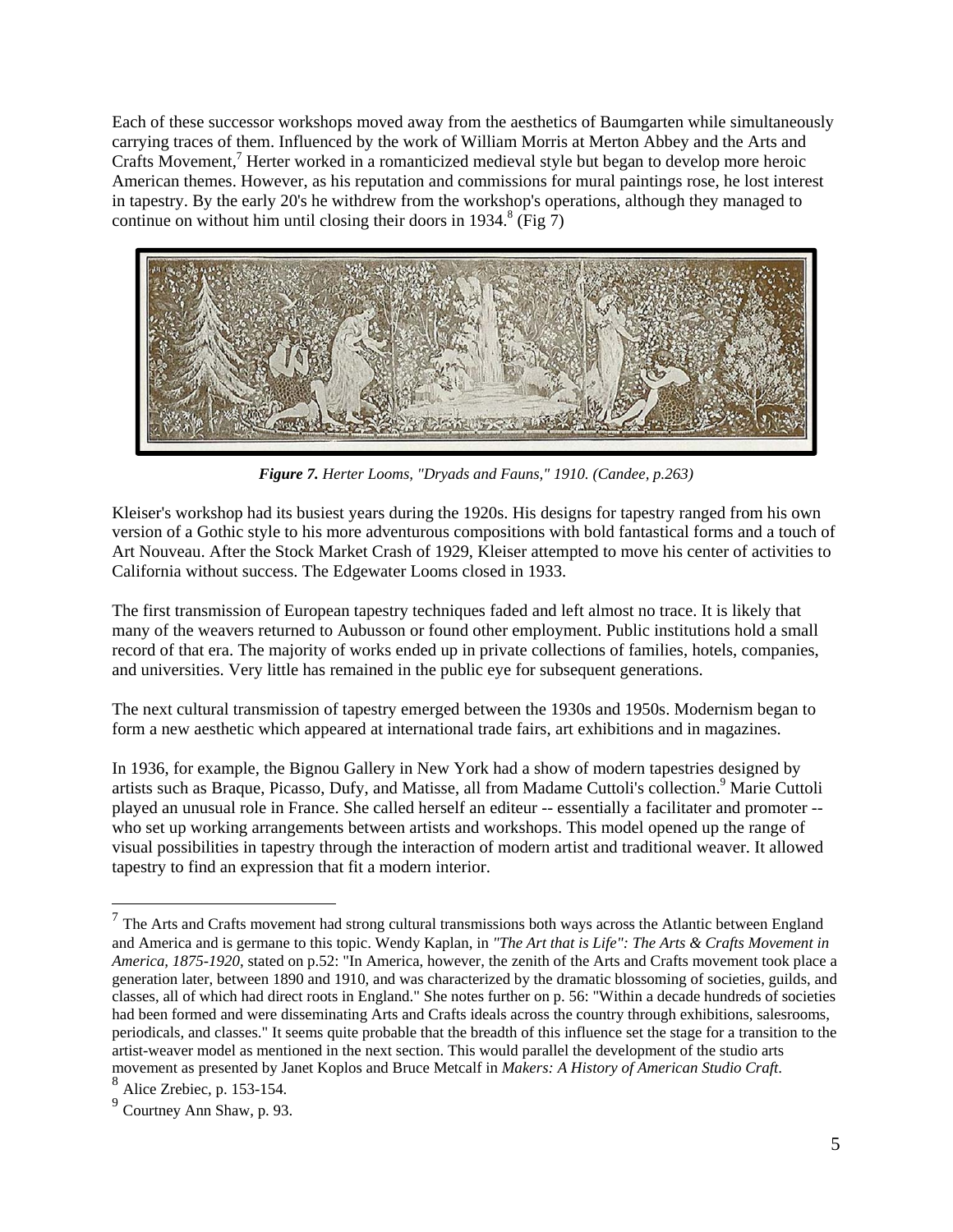Picking up on this idea, a second editeur, an American named Gloria F. Ross started creating tapestries in New York City. She began in 1954 with needlepoint interpretations of paintings by Helen Frankenthaler, switching around 1963 to a hooked rug technique. By 1969-70 she made connections with tapestry workshops and started sending paintings to the Dovecot Studio in Edinburgh, and shortly thereafter to Pinton in Felletin next door to Aubusson.<sup>10</sup> As her understanding of the process matured, she moved towards a collaborative model and sought studios that had empathy and understanding of a particular artist's work. I will revisit this idea of collaboration shortly.

Also between the 1930s and 1950s, a slightly different transmission came with the arrival of two textile designer-weavers. Anni Albers came to this country in 1933 after teaching at the Bauhaus, and Trude Guermonprez a bit later in 1947.

They both taught at Black Mountain College and they both left in 1949. As innovators, they showed their students ways to develop modern fabrics as well as experimental one-of-a-kind productions. Albers had a major show in 1949 at the Museum of Modern Art in New York which then traveled around the country. Guermonprez went west and ended up chairing the crafts department at the California College of the Arts in the 1960s and 70s. They personified a different studio model where an individual artist designs and weaves their own work using a variety of commercially available as well as natural and found materials.

This switch in studio model from a large workshop to a one-woman studio coincided with the adoption of a modern aesthetic. Accompanied by changes in the marketplace, everything about modern tapestry appeared to have completely transformed. Tapestries -- now more loosely defined -- were woven by creative artist-craftsmen who might not even have a cartoon to follow. No longer commissioned by those with wealth, modern tapestries were put on display in a gallery or at an art fair and were supposed call to customers with the siren song of modernism. It was a remarkable change.

And it was not quite a complete revolution. Although we have a portrayal of a huge transformation, we have actually glossed over the very real production issues that lie at the heart of tapestry's labor-intensive methods. From the inception of the fiber art movement, tapestry techniques posed a problem. They couldn't be truly modernized unless one of three things happened: a) the techniques were modified, b) more weavers were used in a modern way, or c) the work took on a smaller scale. Each of these options was pursued by different artists from the late 1960s on into the 1990s.



*Figure 8. Yael Lurie and Jean Pierre Larochette, "Moonlight Bird," 1981.* 

<sup>&</sup>lt;sup>10</sup> Gloria F. Ross Center for Tapestry Studies, website: http://tapestrycenter.org/?page\_id=72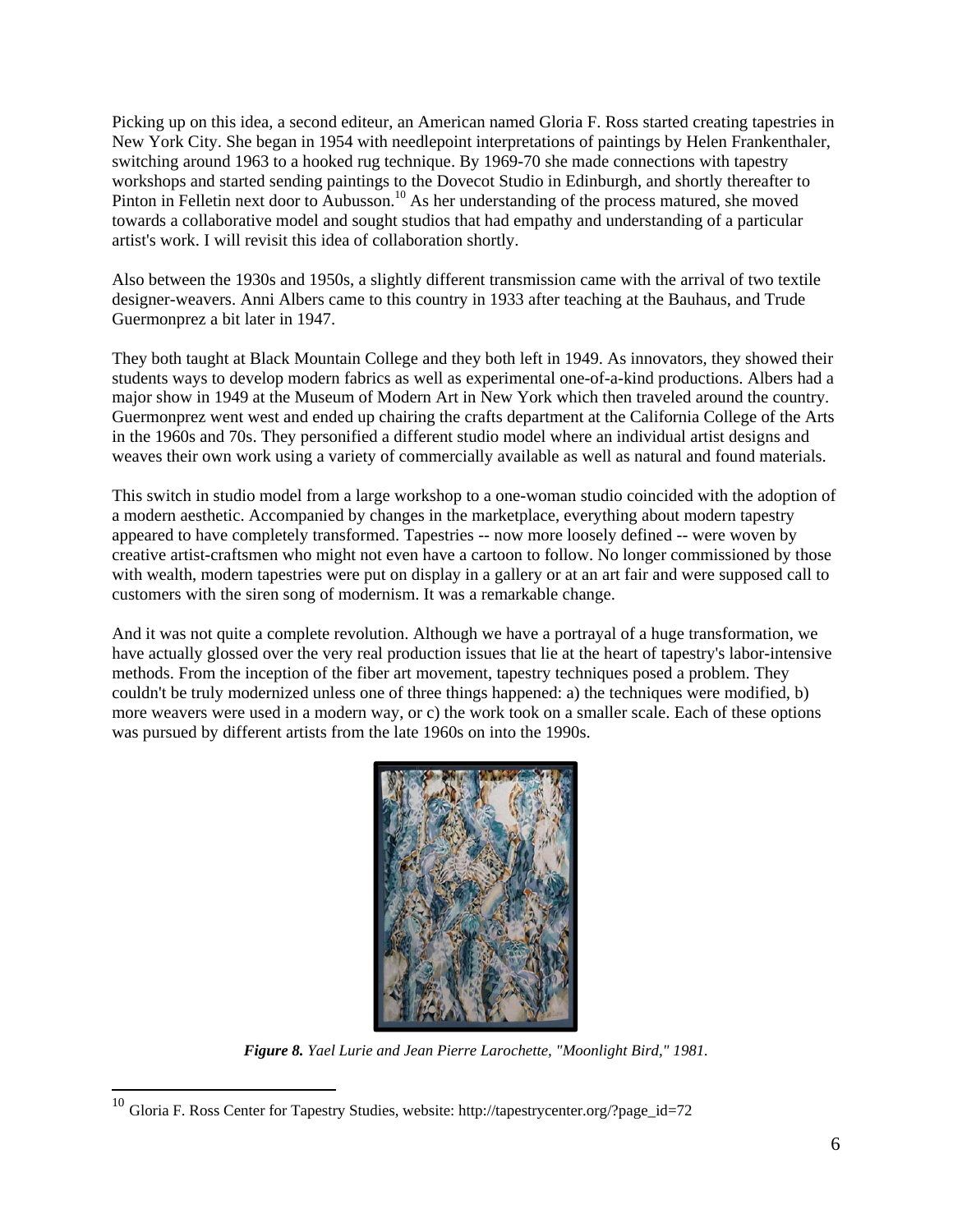Meanwhile, as professors in upper level education programs were encouraging new approaches to tapestry, they simultaneously found excitement when pouring over archeological textiles. Collecting cloths from pre-Columbian Peruvian burials, or Coptic fragments, for example, led to an increased interest in many historic weaves, including tapestry. Paradoxically, the university system gave tapestry technique a foothold and a refuge in its arts education system even as it sought to alter our view of what a tapestry should be.

This brings us to the last transmission of European tapestry technique which occurred in 1972 when Jean Pierre Larochette and his wife Yael Lurie arrived in Berkeley, California. (Fig 8)

Trained in his father's workshop in Patagonia, Argentina, Larochette brought Aubusson methods again to the U.S., just as Jean Foussadier had done 79 years prior. In fact, Armand Larochette had spent a year working at one of the tapestry studios in New York City, probably in the late 1920s. He purchased a Harley motorcycle which he was photographed driving through the streets of Aubusson. A few years later he went to South America.<sup>11</sup>

From 1973 to 1975, Jean Pierre Larochette taught summer sessions in tapestry at San Francisco State University. Then in 1977, after the successful exhibition "Five Centuries of Tapestry" at the Fine Arts Museum's Palace of the Legion of Honor, he and three graduate students of the textile arts program -- Ernestine Bianchi, Phoebe McAfee and Ruth Tanenbaum (nee Dundas) -- founded the San Francisco Tapestry Workshop with Larochette as director.

The San Francisco Tapestry Workshop relied in part on the old model. They wove tapestries on commission with newly trained American weavers. Mark Adams, a local tapestry designer who had worked with Jean Lurçat in France, was one among several artists who had tapestries woven on these looms. Although Larochette believed strongly in team work between artists and weavers, his conceptualization was difficult to convey in practice.

Lurie and Larochette now live and work as a two-person studio. They have in the past described their relationship in traditional terms where Lurie creates the cartoon and Larochette weaves it. However, they have made concerted efforts to describe the collaborative nature of their projects and their mutual participation in all phases of realization. Collaboration has let them establish a third stable studio model, one that focuses on a middle path formed out of the old model and the modern one.<sup>12</sup> The importance of collaboration echoes the kind of change that Gloria F. Ross also sought as she developed personal working relationships with Archie Brennan at the Dovecot and then from 1979 to 1997 with Mary Lee Begay and other Navajo Nation weavers.

The pattern I see, however, is that once the old model reasserts itself, it dominates the other two options. Economies of scale cause the large workshop to act as a mouthpiece for its tapestry message and have the effect of setting their work as a benchmark of quality. When the old model co-exists with individual artist-weavers and collaborative methods, the large workshop enters the arena as a cultural heavyweight. Any success attained by the two smaller frameworks is more fragile since they depend upon smaller more

 $11$  Discussed in private conversation with Jean Pierre Larochette, September, 2010, which he clarified in an email in December, 2010: "[A]fter his graduation from LENAD (Aubusson's art school) he was employed as an interior decorator by the Parisian firm Jansen, and subsequently also traveled on assignments to Brazil and Argentina. It was in this capacity that he worked with weavers, later on opening his own interior decoration and antiques gallery (run by my mother in the Recoleta neighborhood of Buenos Aires [...]) establishing his own tapestry workshop, employing up to 20 weavers during the 1930s and 40s [...]."

<sup>12</sup> Yael Lurie and Jean Pierre Larochette, *Water Songs Tapestries: Notes on Designing, Weaving and Collaborative Work*.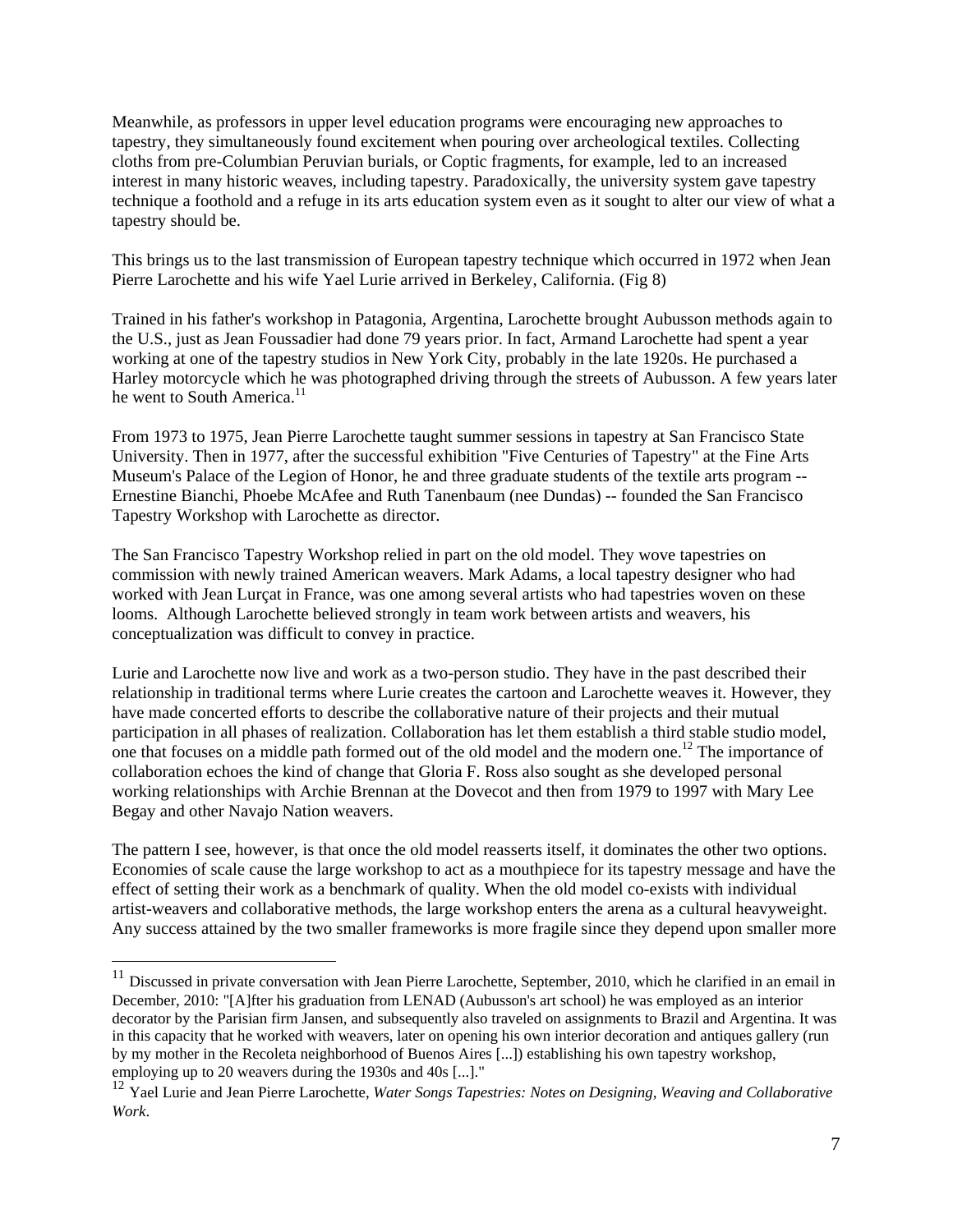fragmented interactions with art market mechanisms. And yet, during the past twenty years, the newer studio models seem to have taken the lead. Large workshops do not operate in the U.S. at this time.



*Figure 9, left. Deann Rubin, "Bocce Ball," 1986, collection of Laura and John Blumenfeld. Figure 10, right. Christine Laffer, "Glove of Incapacity: Sensitivity Test," 1997.* 

For contemporary American tapestry artists, an echo of those earlier working methods separates the design phase from the weaving phase. Artists create drafts of their images in a variety of ways whether sketched, painted, collaged, photographed, or manipulated in PhotoShop. Skills developed in graphic art media helped shape the tension between real and abstract space in a piece such as Deann Rubin's *Bocce Ball*, 1986, methods which were taken over by image manipulation computer programs shortly thereafter. (Fig 9)

Often working from found images which they assemble or disassemble, artists will today include a search of the internet just as one might sort through old newspapers or family photo albums, and might subsequently manipulate them via photocopiers and scanners. By this method of image first and tapestry second, we link our studio practice indirectly to the long heritage of European tapestry methods.

This low tech weaving method came to America, was tried and tested in the same way as any other technology might be, by putting it to work. Contemporary weavers today continue that process. (Fig 10)

### **Afterword**

Since the technology of tapestry weaving appears to remain static over long periods of time -- an assumption that deserves scrutiny -- there has been more emphasis on an explanation of each artist's design and thought processes prior to weaving when describing works produced after the mid-1970s. This separation between design and production (cartoon and weaving) raises many issues including that of translation. For example, while at Gobelins in 1984-5 they stated clearly their position that the artist of a design should not and could not act as its translator. Most contemporary tapestry artists in America take the opposite view in that their design process involves a series of working drafts prior to achieving its final form in tapestry. Others attempt to resolve the split by refusing to make prior sketches and relying on a method that involves a systematic weave. A few artists design *as if they were weaving* and each mark therefore represents a specific woven element. The work of collaborative teams would likely reveal other approaches. An examination of these issues can take place only after a clarification of the underlying practice of separation which is the motive for the present paper.